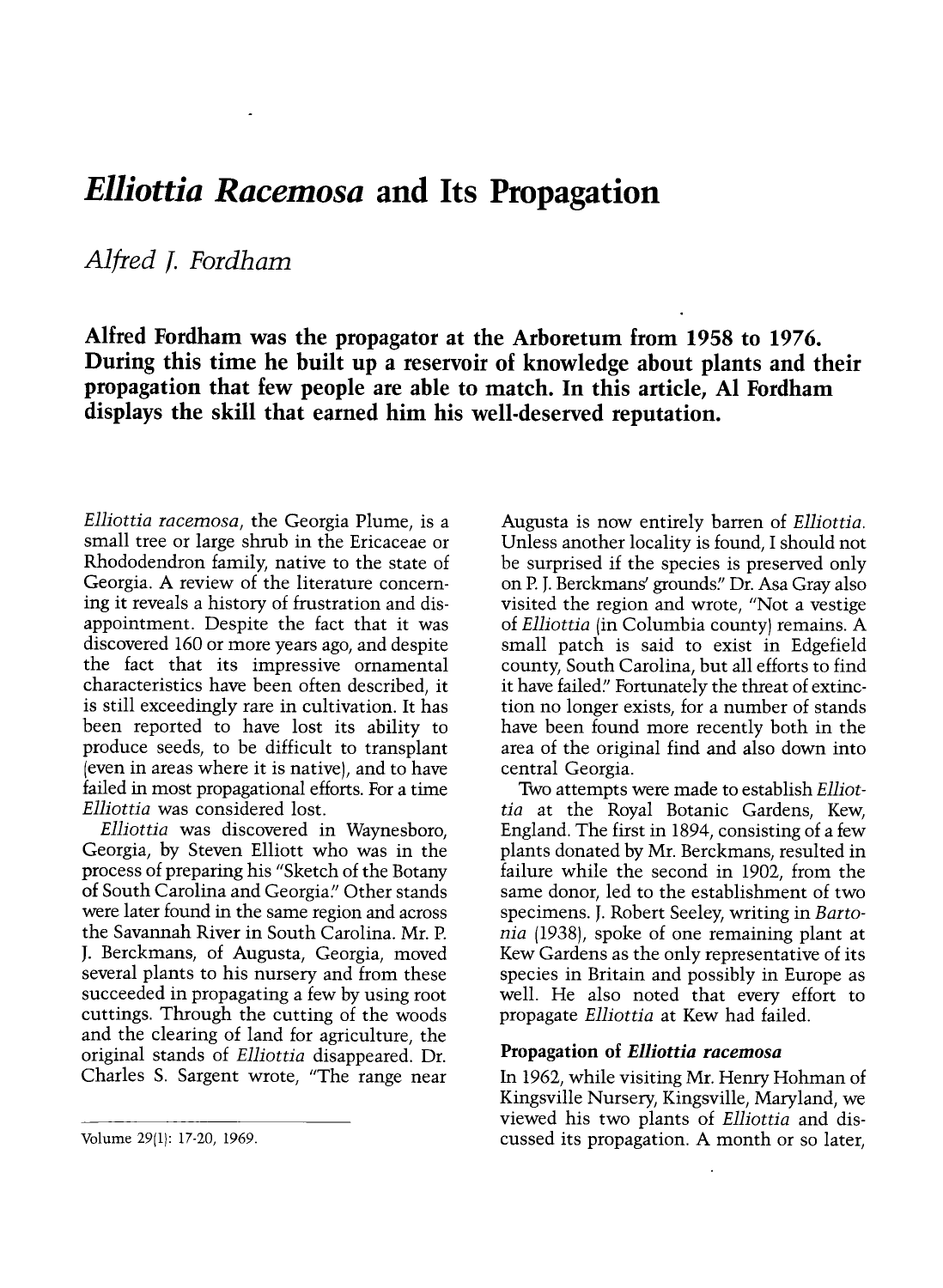

The original specimen of Elliottia racemosa sent to the Arboretum by Henry Hohman in 1962. Photographed m full bloom by Racz and Debreczy in 1988.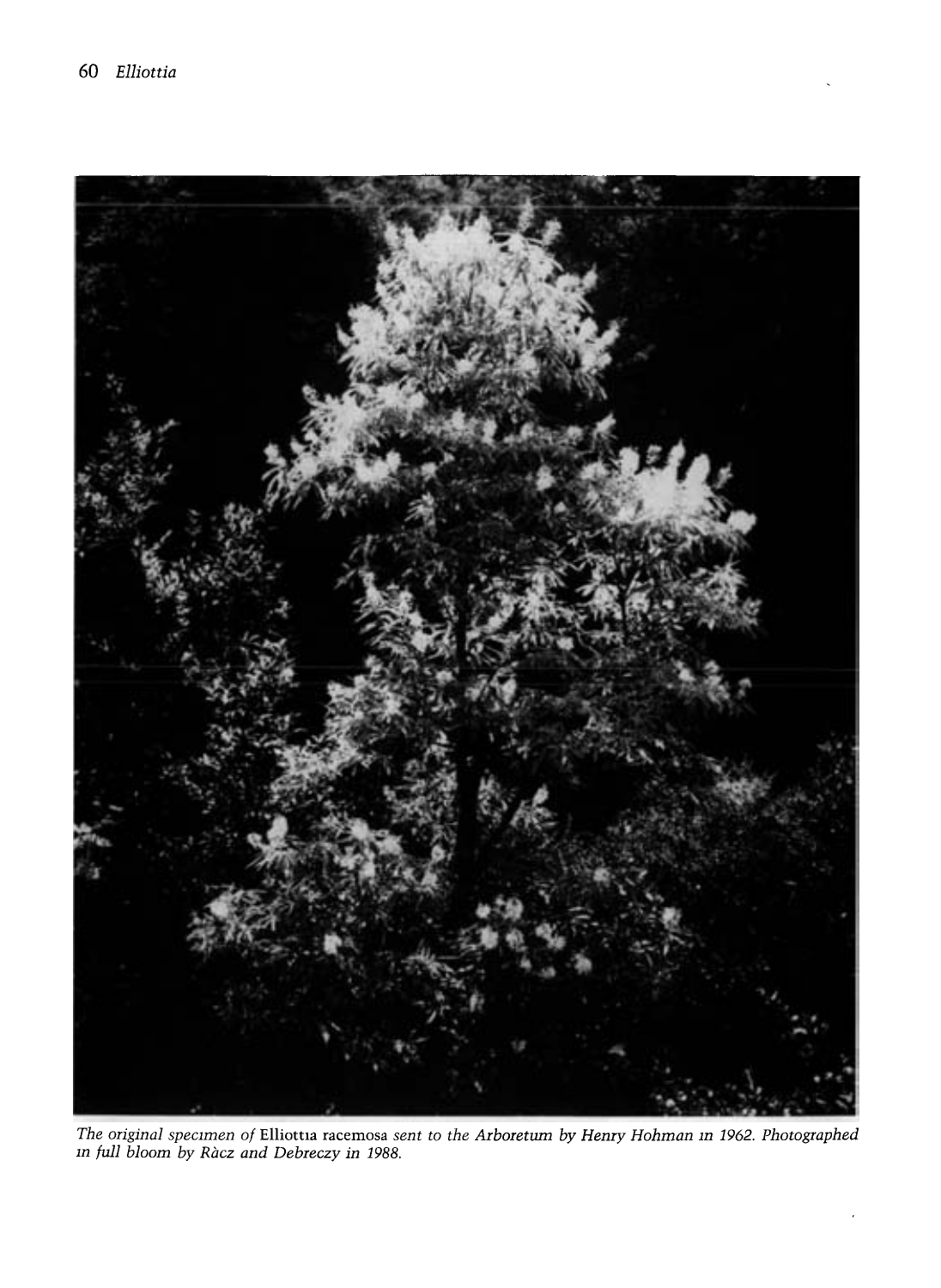

Mature seed pods and viable seed of Elliottia racemosa Photo by P. Del Tredici.

the smaller of the two, a fine eight-foot specimen, arrived at the Arnold Arboretum from Mr. Hohman with his suggestion that we work out methods for its propagation. While at Kingsville Nursery, we discussed the use of root cuttings in the propagation of Elliottia. When Mr. Hohman dug the plant, he did not fill the resulting crater but let it remain. He thought that the severed roots left in the crater wall might produce shoots. This worked well, and in 1963, eighteen plants were harvested from within the crater.

Mr. Hohman's plant has prospered at the Arnold Arboretum and it flowers profusely each year. It should be added that Elliottia has not proven hardy at the Arnold Arboretum. Our accession records show that all prior efforts to establish it have ended with the notation, "winter killed." Alfred Rehder in his Manual of Trees and Shrubs considered Elliottia a Zone 7 plant. Therefore, our specimen is lifted each autumn and placed in a cold storage unit.

## Propagation by Seeds

Some years, fruit capsules appear on our Elliottia, while in other years there are none. They, however, have always been devoid of sound seeds.

In October of 1962, several fruit capsules matured on Mr. Hohman's remaining plant and he sent them on to us. By carefully pick